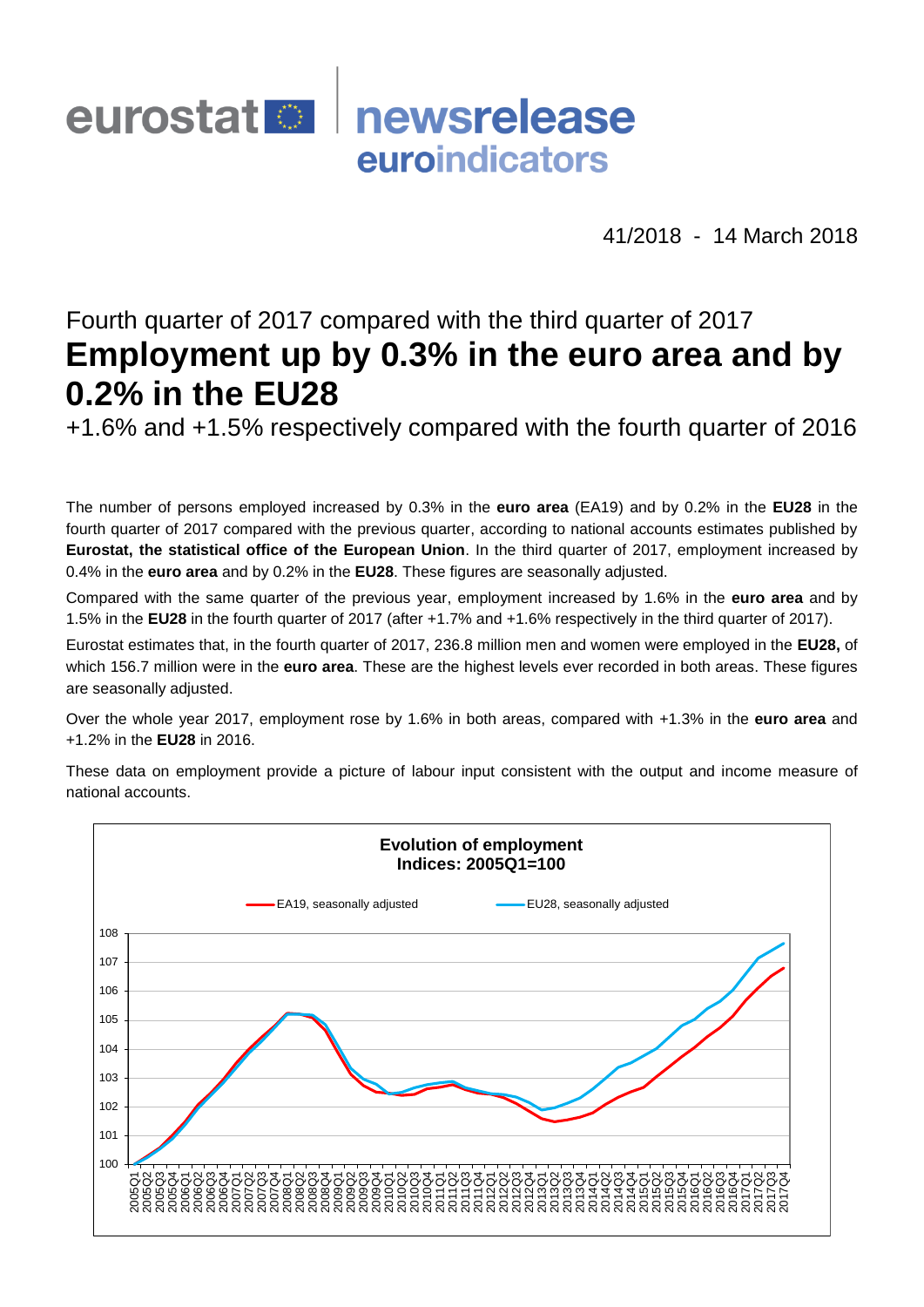#### **Employment growth in Member States**

Among Member States for which data are available for the fourth quarter of 2017, **Malta** (+1.8%), **Estonia** (+1.6%), **Finland** (+1.2%), **Luxembourg** (+1.1%) and **Latvia** (+0.9%) recorded the highest increases compared with the previous quarter. In contrast, decreases were observed in **Italy**, **Poland** (both -0.3%), **Greece** and **Lithuania** (both -0.1%), while employment remained stable in the **Czech Republic**.



**Member States' growth rates for employment in the fourth quarter of 2017** % change over the previous quarter, seasonally adjusted

#### Geographical information

The **euro area** (EA19) includes Belgium, Germany, Estonia, Ireland, Greece, Spain, France, Italy, Cyprus, Latvia, Lithuania, Luxembourg, Malta, the Netherlands, Austria, Portugal, Slovenia, Slovakia and Finland.

The **European Union** (EU28) includes Belgium, Bulgaria, the Czech Republic, Denmark, Germany, Estonia, Ireland, Greece, Spain, France, Croatia, Italy, Cyprus, Latvia, Lithuania, Luxembourg, Hungary, Malta, the Netherlands, Austria, Poland, Portugal, Romania, Slovenia, Slovakia, Finland, Sweden and the United Kingdom.

#### Methods and definitions

**Employment** covers employees and self-employed working in resident production units (i.e. the domestic employment concept). Unless otherwise stated, all employment estimates in this release use *persons* as the measurement unit. ESA2010 acknowledges other possible measures for employment: jobs and total hours worked.

#### For more information

Employment in national accounts - [methodology](http://ec.europa.eu/eurostat/web/national-accounts/methodology/european-accounts/employment) Eurostat €-indicator[s release calendar](http://ec.europa.eu/eurostat/news/release-calendar)

#### Issued by: **Eurostat Press Office**

**Baiba GRANDOVSKA Tel: +352-4301-33 444 [eurostat-pressoffice@ec.europa.eu](mailto:eurostat-pressoffice@ec.europa.eu)**



For further information on data:

**Jenny RUNESSON Tel: +352-4301-36 130**

**Christine GERSTBERGER Tel: +352-4301-30 175**

**[estat-gdp-query@ec.europa.eu](mailto:estat-gdp-query@ec.europa.eu)**

**EXAMPLE CONCERNATION** 

**Media requests**: Eurostat media support / Tel: +352-4301-33408 / [eurostat-mediasupport@ec.europa.eu](mailto:eurostat-mediasupport@ec.europa.eu)

ec.europa.eu/eurostat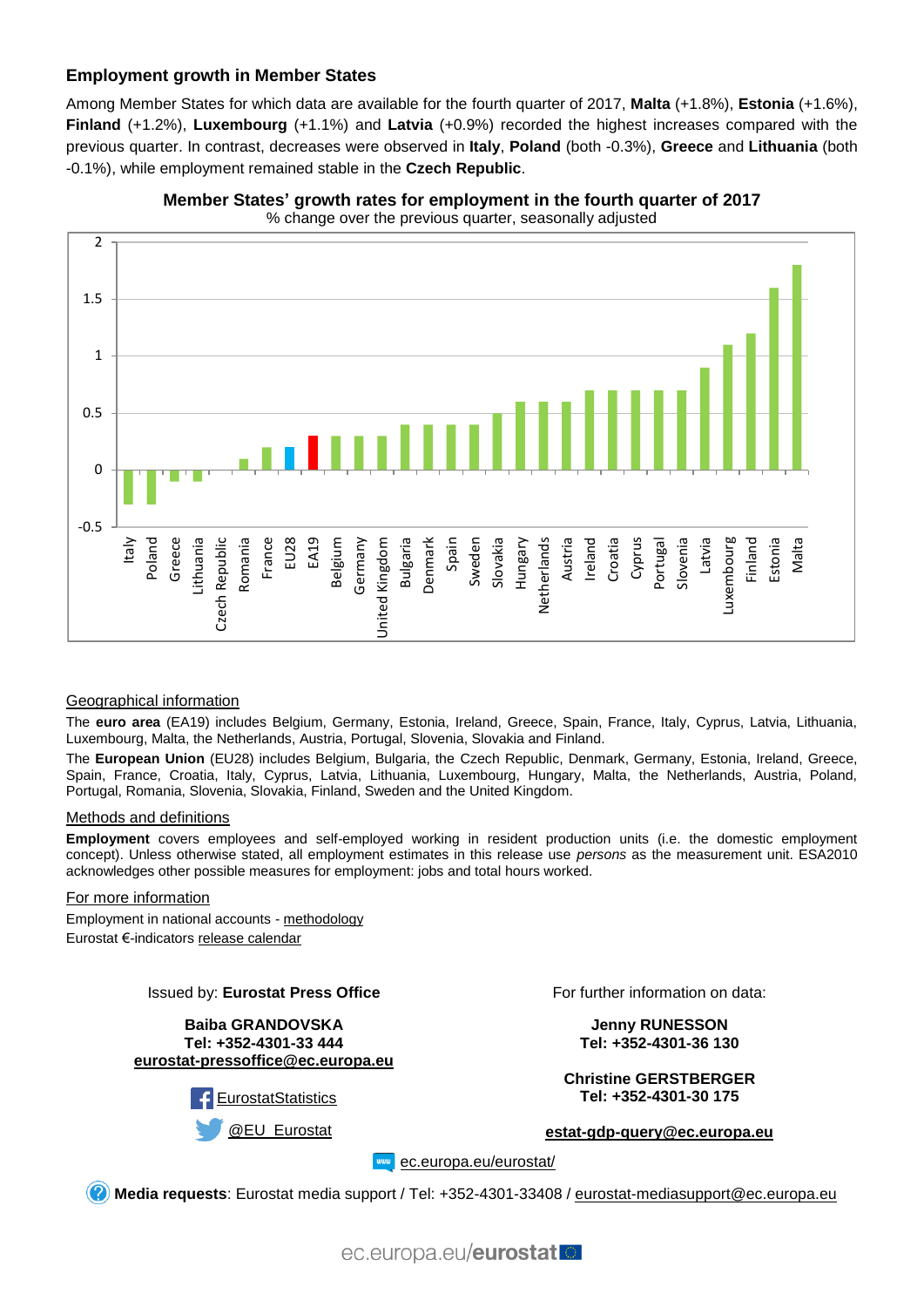#### **Employment growth rates**\*

|                         |                | Percentage change compared to the<br>previous quarter |                |            | Percentage change compared to the<br>same quarter of the previous year |            |                |            |  |  |  |  |  |
|-------------------------|----------------|-------------------------------------------------------|----------------|------------|------------------------------------------------------------------------|------------|----------------|------------|--|--|--|--|--|
|                         |                | 2017                                                  |                |            |                                                                        | 2017       |                |            |  |  |  |  |  |
|                         | Q <sub>1</sub> | Q2                                                    | Q <sub>3</sub> | Q4         | Q <sub>1</sub>                                                         | Q2         | Q <sub>3</sub> | Q4         |  |  |  |  |  |
| <b>EA19</b>             | 0.5            | 0.4                                                   | 0.4            | 0.3        | 1.6                                                                    | 1.6        | 1.7            | 1.6        |  |  |  |  |  |
| <b>EU28</b>             | 0.5            | 0.5                                                   | 0.2            | 0.2        | 1.5                                                                    | 1.7        | 1.6            | 1.5        |  |  |  |  |  |
| <b>Member States</b>    |                |                                                       |                |            |                                                                        |            |                |            |  |  |  |  |  |
| <b>Belgium</b>          | 0.3            | 0.5                                                   | 0.2            | 0.3        | 1.5                                                                    | 1.6        | 1.2            | 1.3        |  |  |  |  |  |
| <b>Bulgaria</b>         | 0.3            | 0.1                                                   | 1.0            | 0.4        | 1.2                                                                    | 0.9        | 2.7            | 2.4        |  |  |  |  |  |
| <b>Czech Republic</b>   | 0.3            | 0.4                                                   | 0.8            | 0.0        | 1.5                                                                    | 1.3        | 2.0            | 1.5        |  |  |  |  |  |
| <b>Denmark</b>          | 0.4            | 0.4                                                   | 0.4            | 0.4        | 1.6                                                                    | 1.6        | 1.6            | 1.7        |  |  |  |  |  |
|                         |                |                                                       |                |            |                                                                        |            |                |            |  |  |  |  |  |
| Germany                 | 0.5            | 0.3                                                   | 0.4            | 0.3        | 1.5                                                                    | 1.5        | 1.5            | 1.5        |  |  |  |  |  |
| <b>Estonia</b>          | 3.0            | $-0.3$                                                | 1.3            | 1.6        | 2.2                                                                    | 0.1        | 2.6            | 5.7        |  |  |  |  |  |
| Ireland                 | 0.4            | 0.2                                                   | 0.4            | 0.7        | 2.9                                                                    | 1.6        | 1.4            | 1.7        |  |  |  |  |  |
| Greece                  | 1.4            | 1.2                                                   | 0.2            | $-0.1$     | 1.2                                                                    | 2.4        | 2.3            | 2.7        |  |  |  |  |  |
|                         |                |                                                       |                |            |                                                                        |            |                |            |  |  |  |  |  |
| <b>Spain</b>            | 0.7            | 0.8                                                   | 0.7            | 0.4        | 2.4                                                                    | 2.7        | 2.7            | 2.6        |  |  |  |  |  |
| <b>France</b>           | 0.3            | 0.3                                                   | 0.2            | 0.2        | 0.9                                                                    | 0.9        | 1.1            | $1.1$      |  |  |  |  |  |
| Croatia                 | 0.1            | 1.6                                                   | 1.3            | 0.7        | 0.0                                                                    | 1.6        | 3.3            | 3.8        |  |  |  |  |  |
| <b>Italy</b>            | 0.4            | 0.3                                                   | 0.4            | $-0.3$     | 1.2                                                                    | 1.0        | 1.5            | 0.9        |  |  |  |  |  |
|                         |                |                                                       |                |            |                                                                        |            |                |            |  |  |  |  |  |
| <b>Cyprus</b>           | 0.1            | 0.9                                                   | 1.3            | 0.7        | 3.1                                                                    | 3.2        | 4.1            | 3.2        |  |  |  |  |  |
| Latvia                  | 0.2            | $-0.7$                                                | 0.5            | 0.9        | $-0.5$                                                                 | $-0.9$     | 0.4            | 0.9        |  |  |  |  |  |
| Lithuania               | $-0.5$         | 0.5                                                   | $-0.5$         | $-0.1$     | $-0.4$                                                                 | $-0.3$     | $-0.8$         | $-0.5$     |  |  |  |  |  |
| Luxembourg              | 0.8            | 0.9                                                   | 0.7            | 1.1        | 3.2                                                                    | 3.3        | 3.2            | 3.5        |  |  |  |  |  |
|                         |                |                                                       |                |            |                                                                        |            |                |            |  |  |  |  |  |
| Hungary<br><b>Malta</b> | 0.7<br>1.4     | 0.3<br>1.2                                            | 0.3<br>1.4     | 0.6<br>1.8 | 2.5<br>5.8                                                             | 1.9<br>4.5 | 1.6<br>5.1     | 1.9<br>6.1 |  |  |  |  |  |
| <b>Netherlands</b>      | $0.6\,$        | $0.5\,$                                               | $0.5\,$        | $0.6\,$    | 1.9                                                                    | $2.2\,$    | 2.4            | 2.1        |  |  |  |  |  |
| Austria                 | 0.4            | 0.5                                                   | 0.4            | 0.6        | 1.8                                                                    | 1.8        | 1.5            | 1.8        |  |  |  |  |  |
|                         |                |                                                       |                |            |                                                                        |            |                |            |  |  |  |  |  |
| Poland                  | 0.7            | 0.7                                                   | $-0.3$         | $-0.3$     | 1.8                                                                    | 1.9        | $1.4$          | 0.5        |  |  |  |  |  |
| Portugal                | 1.1            | 0.7                                                   | 0.6            | 0.7        | 3.3                                                                    | $3.5\,$    | 3.0            | 3.2        |  |  |  |  |  |
| Romania                 | 0.9            | 3.0                                                   | $-2.0$         | 0.1        | 0.9                                                                    | 5.1        | 2.5            | 1.8        |  |  |  |  |  |
| Slovenia                | 0.7            | 0.7                                                   | 0.7            | 0.7        | 2.9                                                                    | 2.8        | 2.7            | 2.7        |  |  |  |  |  |
|                         |                |                                                       |                |            |                                                                        |            |                |            |  |  |  |  |  |
| Slovakia                | 0.4            | 0.7                                                   | 0.6            | 0.5        | 2.1                                                                    | 2.1        | 2.3            | 2.2        |  |  |  |  |  |
| <b>Finland</b>          | 0.5            | 0.3                                                   | 0.1            | $1.2$      | 0.9                                                                    | 1.1        | 0.6            | 2.2        |  |  |  |  |  |
| <b>Sweden</b>           | 0.9            | 0.5                                                   | 0.4            | 0.4        | 2.5                                                                    | 2.1        | 2.6            | 2.1        |  |  |  |  |  |
| <b>United Kingdom</b>   | 0.4            | 0.4                                                   | 0.0            | 0.3        | 1.2                                                                    | 1.1        | 0.9            | 1.0        |  |  |  |  |  |
| EFTA countries          |                |                                                       |                |            |                                                                        |            |                |            |  |  |  |  |  |
| Norway                  | 0.4            | 0.3                                                   | 0.4            | 0.4        | 0.7                                                                    | 0.8        | 1.2            | 1.4        |  |  |  |  |  |
| Switzerland             | 0.0            | 0.6                                                   | 0.1            | 0.0        | 0.6                                                                    | 1.3        | 1.0            | 0.6        |  |  |  |  |  |

\* Percentage change in the number of persons employed in resident production units compared with the previous quarter based on seasonally adjusted data. Percentage change compared with the same quarter of the previous year based on non-seasonally adjusted data. The source dataset can be foun[d here](http://ec.europa.eu/eurostat/tgm/table.do?tab=table&init=1&plugin=1&pcode=tec00109&language=en) (quarterly change)[, here](http://ec.europa.eu/eurostat/tgm/table.do?tab=table&init=1&plugin=1&pcode=teina305&language=en) (annual change) and here (levels).